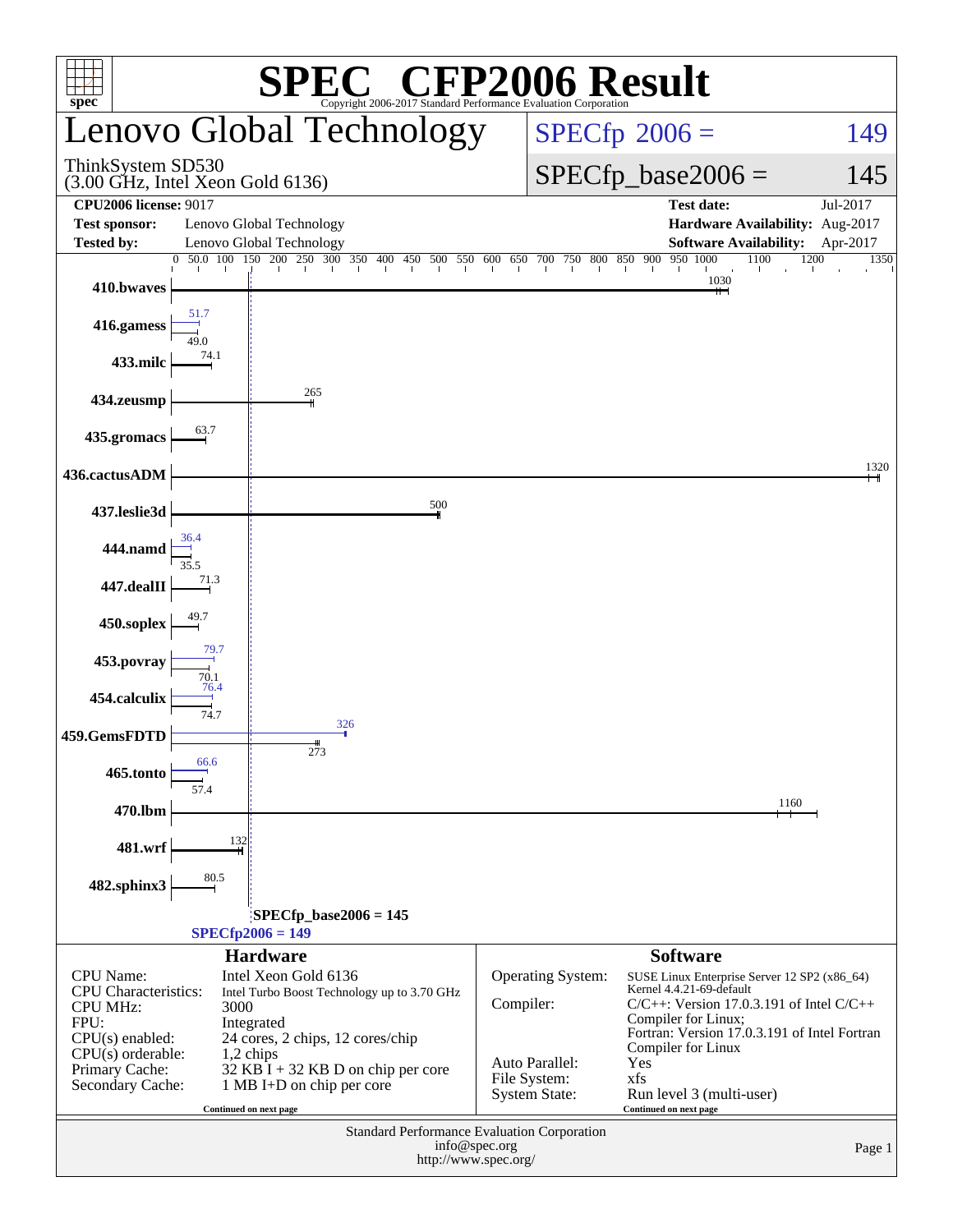

## enovo Global Technology

#### ThinkSystem SD530

(3.00 GHz, Intel Xeon Gold 6136)

### $SPECfp2006 = 149$  $SPECfp2006 = 149$

### $SPECfp\_base2006 = 145$

| <b>CPU2006 license: 9017</b>                                               |                                                                                                                        |                                                            | Jul-2017<br><b>Test date:</b>             |  |  |  |
|----------------------------------------------------------------------------|------------------------------------------------------------------------------------------------------------------------|------------------------------------------------------------|-------------------------------------------|--|--|--|
| <b>Test sponsor:</b>                                                       | Lenovo Global Technology                                                                                               | Hardware Availability: Aug-2017                            |                                           |  |  |  |
| <b>Tested by:</b>                                                          | Lenovo Global Technology                                                                                               |                                                            | <b>Software Availability:</b><br>Apr-2017 |  |  |  |
| L3 Cache:<br>Other Cache:<br>Memory:<br>Disk Subsystem:<br>Other Hardware: | $24.75 \text{ MB I+D}$ on chip per chip<br>None<br>384 GB (12 x 32 GB 2Rx4 PC4-2666V-R)<br>1 x 800 GB SATA SSD<br>None | <b>Base Pointers:</b><br>Peak Pointers:<br>Other Software: | 64-bit<br>$32/64$ -bit<br>None            |  |  |  |

**[Results Table](http://www.spec.org/auto/cpu2006/Docs/result-fields.html#ResultsTable)**

| Results Table          |                                                                                                          |              |                |       |                |       |                |              |                |              |                |              |
|------------------------|----------------------------------------------------------------------------------------------------------|--------------|----------------|-------|----------------|-------|----------------|--------------|----------------|--------------|----------------|--------------|
|                        | <b>Base</b>                                                                                              |              |                |       |                |       | <b>Peak</b>    |              |                |              |                |              |
| <b>Benchmark</b>       | <b>Seconds</b>                                                                                           | <b>Ratio</b> | <b>Seconds</b> | Ratio | <b>Seconds</b> | Ratio | <b>Seconds</b> | <b>Ratio</b> | <b>Seconds</b> | <b>Ratio</b> | <b>Seconds</b> | <b>Ratio</b> |
| 410.bwayes             | 13.1                                                                                                     | 1040         | 13.2           | 1030  | 13.3           | 1020  | 13.1           | 1040         | 13.2           | 1030         | 13.3           | 1020         |
| 416.gamess             | 400                                                                                                      | 49.0         | 400            | 49.0  | 400            | 49.0  | 379            | 51.7         | 379            | 51.7         | 378            | 51.8         |
| $433$ .milc            | 124                                                                                                      | 74.3         | 124            | 73.9  | 124            | 74.1  | 124            | 74.3         | 124            | 73.9         | 124            | 74.1         |
| 434.zeusmp             | 34.2                                                                                                     | 266          | 34.4           | 265   | 35.0           | 260   | 34.2           | 266          | 34.4           | 265          | 35.0           | 260          |
| $435$ .gromacs         | 113                                                                                                      | 63.5         | 112            | 63.7  | 112            | 63.8  | 113            | 63.5         | 112            | 63.7         | 112            | 63.8         |
| 436.cactusADM          | 9.15                                                                                                     | 1310         | 9.02           | 1320  | 9.04           | 1320  | 9.15           | 1310         | 9.02           | 1320         | 9.04           | 1320         |
| 437.leslie3d           | 18.9                                                                                                     | 497          | 18.8           | 500   | 18.7           | 502   | 18.9           | 497          | 18.8           | 500          | 18.7           | 502          |
| 444.namd               | 226                                                                                                      | 35.5         | 226            | 35.5  | 226            | 35.5  | 220            | 36.4         | 220            | 36.4         | 220            | 36.4         |
| $ 447 \text{.}$ dealII | 161                                                                                                      | 71.1         | 160            | 71.5  | 160            | 71.3  | 161            | 71.1         | 160            | 71.5         | <b>160</b>     | 71.3         |
| $450$ .soplex          | 168                                                                                                      | 49.7         | 165            | 50.4  | 168            | 49.5  | 168            | 49.7         | 165            | 50.4         | 168            | 49.5         |
| $ 453$ . povray        | 76.1                                                                                                     | 69.9         | 75.9           | 70.1  | 75.9           | 70.1  | 66.9           | 79.5         | 66.7           | 79.7         | 66.7           | 79.7         |
| $ 454$ .calculix       | 110                                                                                                      | 74.7         | 110            | 74.8  | 111            | 74.6  | 108            | 76.4         | 108            | 76.5         | 108            | 76.4         |
| 459.GemsFDTD           | 38.9                                                                                                     | 273          | 38.3           | 277   | 39.2           | 271   | 32.5           | 327          | 32.6           | 326          | 32.7           | 324          |
| 465.tonto              | 171                                                                                                      | 57.4         | 173            | 56.9  | 170            | 57.8  | 148            | 66.6         | 148            | 66.6         | 148            | 66.6         |
| 470.1bm                | 11.4                                                                                                     | 1210         | 12.1           | 1130  | 11.9           | 1160  | 11.4           | 1210         | 12.1           | 1130         | 11.9           | <b>1160</b>  |
| 481.wrf                | 88.9                                                                                                     | 126          | 84.5           | 132   | 84.8           | 132   | 88.9           | 126          | 84.5           | 132          | 84.8           | 132          |
| 482.sphinx3            | 244                                                                                                      | 79.9         | 242            | 80.5  | 242            | 80.5  | 244            | 79.9         | 242            | 80.5         | 242            | 80.5         |
|                        | Results appear in the order in which they were run. Bold underlined text indicates a median measurement. |              |                |       |                |       |                |              |                |              |                |              |

#### **[Operating System Notes](http://www.spec.org/auto/cpu2006/Docs/result-fields.html#OperatingSystemNotes)**

Stack size set to unlimited using "ulimit -s unlimited"

#### **[Platform Notes](http://www.spec.org/auto/cpu2006/Docs/result-fields.html#PlatformNotes)**

BIOS Configuration: Choose Operating Mode set to Maximum Performance LLC dead line alloc set to Disable Patrol Scrub set to Disable DCU Streamer Prefetcher set to Disable DCA set to Enable Hyper-Threading set to Disable Sysinfo program /home/cpu2006-1.2-ic17.0u3/config/sysinfo.rev6993 Revision 6993 of 2015-11-06 (b5e8d4b4eb51ed28d7f98696cbe290c1) running on stark-02-02 Thu Jul 27 03:21:03 2017 Continued on next page

> Standard Performance Evaluation Corporation [info@spec.org](mailto:info@spec.org) <http://www.spec.org/>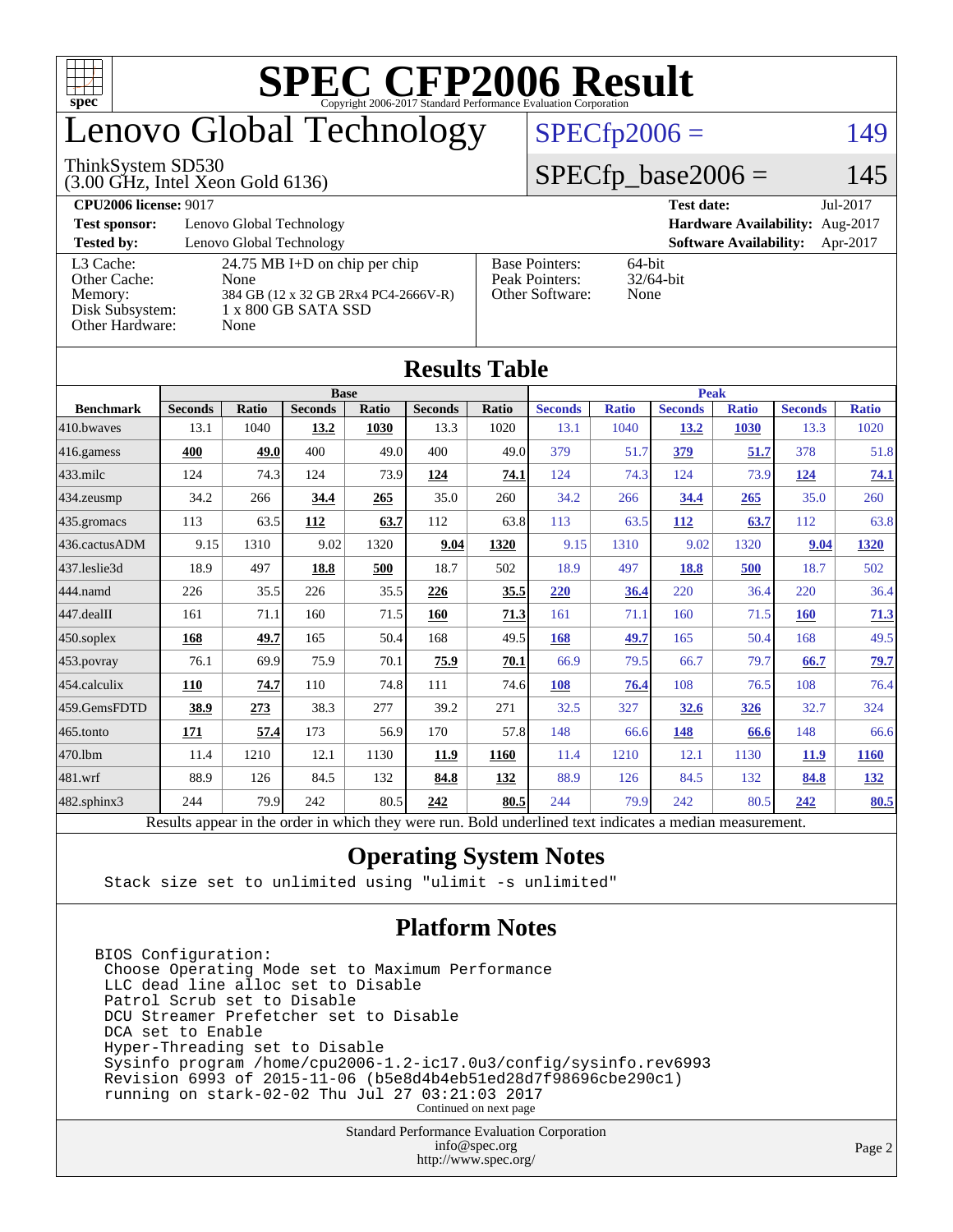

## enovo Global Technology

ThinkSystem SD530

(3.00 GHz, Intel Xeon Gold 6136)

 $SPECTp2006 = 149$ 

 $SPECTp\_base2006 = 145$ 

#### **[CPU2006 license:](http://www.spec.org/auto/cpu2006/Docs/result-fields.html#CPU2006license)** 9017 **[Test date:](http://www.spec.org/auto/cpu2006/Docs/result-fields.html#Testdate)** Jul-2017

**[Test sponsor:](http://www.spec.org/auto/cpu2006/Docs/result-fields.html#Testsponsor)** Lenovo Global Technology **[Hardware Availability:](http://www.spec.org/auto/cpu2006/Docs/result-fields.html#HardwareAvailability)** Aug-2017 **[Tested by:](http://www.spec.org/auto/cpu2006/Docs/result-fields.html#Testedby)** Lenovo Global Technology **[Software Availability:](http://www.spec.org/auto/cpu2006/Docs/result-fields.html#SoftwareAvailability)** Apr-2017

### **[Platform Notes \(Continued\)](http://www.spec.org/auto/cpu2006/Docs/result-fields.html#PlatformNotes)**

Standard Performance Evaluation Corporation [info@spec.org](mailto:info@spec.org) This section contains SUT (System Under Test) info as seen by some common utilities. To remove or add to this section, see: <http://www.spec.org/cpu2006/Docs/config.html#sysinfo> From /proc/cpuinfo model name : Intel(R) Xeon(R) Gold 6136 CPU @ 3.00GHz 2 "physical id"s (chips) 24 "processors" cores, siblings (Caution: counting these is hw and system dependent. The following excerpts from /proc/cpuinfo might not be reliable. Use with caution.) cpu cores : 12 siblings : 12 physical 0: cores 0 1 2 3 4 9 10 16 18 19 25 26 physical 1: cores 0 1 2 3 4 9 10 16 18 19 25 26 cache size : 25344 KB From /proc/meminfo<br>MemTotal: 395892528 kB HugePages\_Total: 0 Hugepagesize: 2048 kB From /etc/\*release\* /etc/\*version\* SuSE-release: SUSE Linux Enterprise Server 12 (x86\_64) VERSION = 12 PATCHLEVEL = 2 # This file is deprecated and will be removed in a future service pack or release. # Please check /etc/os-release for details about this release. os-release: NAME="SLES" VERSION="12-SP2" VERSION\_ID="12.2" PRETTY\_NAME="SUSE Linux Enterprise Server 12 SP2" ID="sles" ANSI\_COLOR="0;32" CPE\_NAME="cpe:/o:suse:sles:12:sp2" uname -a: Linux stark-02-02 4.4.21-69-default #1 SMP Tue Oct 25 10:58:20 UTC 2016 (9464f67) x86\_64 x86\_64 x86\_64 GNU/Linux run-level 3 Jul 27 03:16 SPEC is set to: /home/cpu2006-1.2-ic17.0u3 Filesystem Type Size Used Avail Use% Mounted on<br>
/dev/sda4 xfs 689G 74G 616G 11% /home /dev/sda4 xfs 689G 74G 616G 11% /home Additional information from dmidecode: Warning: Use caution when you interpret this section. The 'dmidecode' program Continued on next page

<http://www.spec.org/>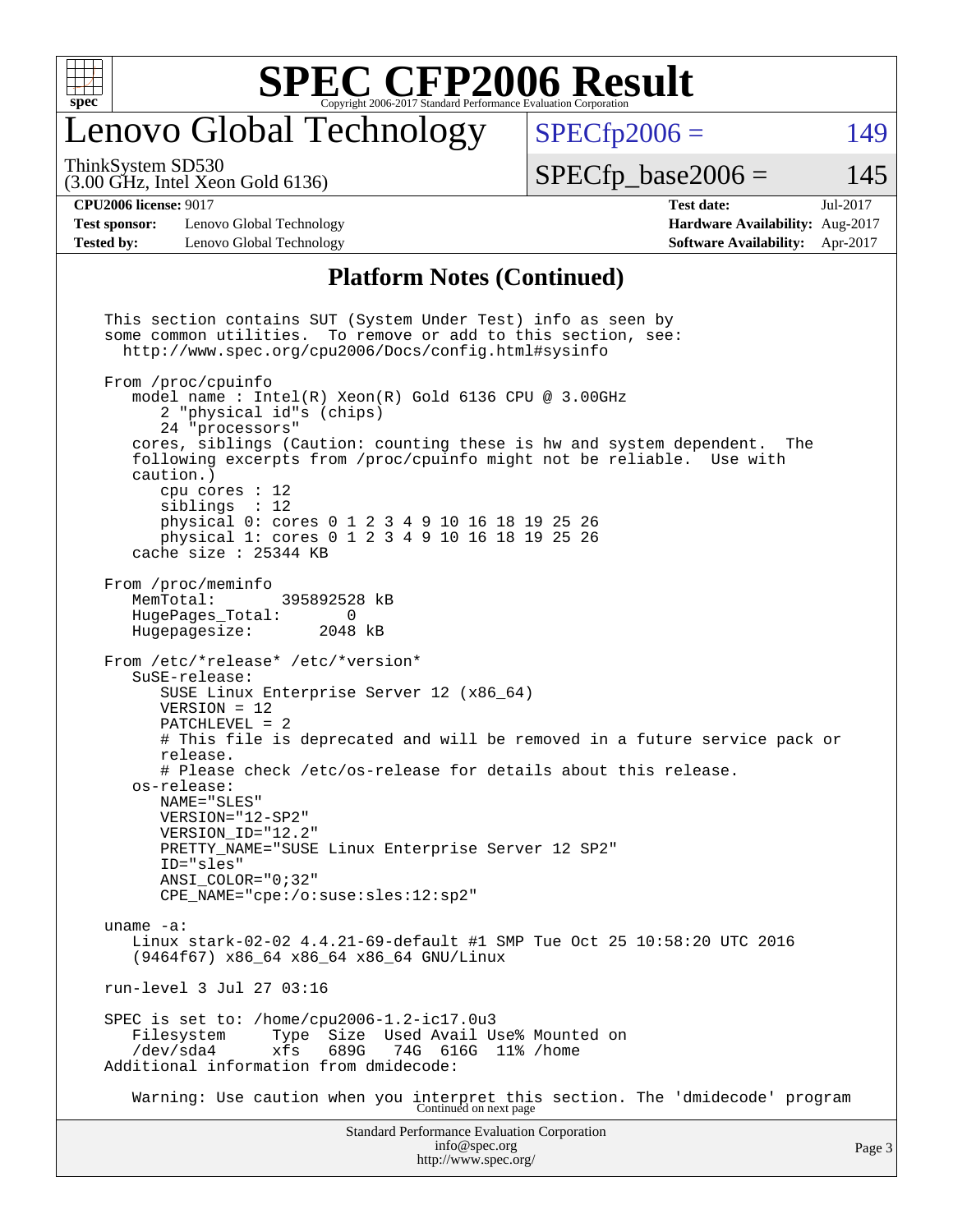

## enovo Global Technology

ThinkSystem SD530

 $SPECTp2006 = 149$ 

(3.00 GHz, Intel Xeon Gold 6136)

 $SPECTp\_base2006 = 145$ 

**[Test sponsor:](http://www.spec.org/auto/cpu2006/Docs/result-fields.html#Testsponsor)** Lenovo Global Technology **[Hardware Availability:](http://www.spec.org/auto/cpu2006/Docs/result-fields.html#HardwareAvailability)** Aug-2017 **[Tested by:](http://www.spec.org/auto/cpu2006/Docs/result-fields.html#Testedby)** Lenovo Global Technology **[Software Availability:](http://www.spec.org/auto/cpu2006/Docs/result-fields.html#SoftwareAvailability)** Apr-2017

**[CPU2006 license:](http://www.spec.org/auto/cpu2006/Docs/result-fields.html#CPU2006license)** 9017 **[Test date:](http://www.spec.org/auto/cpu2006/Docs/result-fields.html#Testdate)** Jul-2017

#### **[Platform Notes \(Continued\)](http://www.spec.org/auto/cpu2006/Docs/result-fields.html#PlatformNotes)**

 reads system data which is "intended to allow hardware to be accurately determined", but the intent may not be met, as there are frequent changes to hardware, firmware, and the "DMTF SMBIOS" standard.

 BIOS Lenovo -[TEE113J-1.00]- 06/03/2017 Memory: 4x NO DIMM NO DIMM 12x Samsung M393A4K40BB2-CTD 32 GB 2 rank 2666 MHz

(End of data from sysinfo program)

#### **[General Notes](http://www.spec.org/auto/cpu2006/Docs/result-fields.html#GeneralNotes)**

Environment variables set by runspec before the start of the run: KMP\_AFFINITY = "granularity=fine,compact" LD\_LIBRARY\_PATH = "/home/cpu2006-1.2-ic17.0u3/lib/ia32:/home/cpu2006-1.2-ic17.0u3/lib/intel64:/home/cpu2006-1.2-ic17.0u3/sh10.2" OMP NUM THREADS = "24"

 Binaries compiled on a system with 1x Intel Core i7-4790 CPU + 32GB RAM memory using Redhat Enterprise Linux 7.2 Transparent Huge Pages disabled with: echo never > /sys/kernel/mm/transparent\_hugepage/enabled Filesystem page cache cleared with: shell invocation of 'sync; echo 3 > /proc/sys/vm/drop\_caches' prior to run

### **[Base Compiler Invocation](http://www.spec.org/auto/cpu2006/Docs/result-fields.html#BaseCompilerInvocation)**

[C benchmarks](http://www.spec.org/auto/cpu2006/Docs/result-fields.html#Cbenchmarks): [icc -m64](http://www.spec.org/cpu2006/results/res2017q4/cpu2006-20170918-49651.flags.html#user_CCbase_intel_icc_64bit_bda6cc9af1fdbb0edc3795bac97ada53)

[C++ benchmarks:](http://www.spec.org/auto/cpu2006/Docs/result-fields.html#CXXbenchmarks) [icpc -m64](http://www.spec.org/cpu2006/results/res2017q4/cpu2006-20170918-49651.flags.html#user_CXXbase_intel_icpc_64bit_fc66a5337ce925472a5c54ad6a0de310)

[Fortran benchmarks](http://www.spec.org/auto/cpu2006/Docs/result-fields.html#Fortranbenchmarks): [ifort -m64](http://www.spec.org/cpu2006/results/res2017q4/cpu2006-20170918-49651.flags.html#user_FCbase_intel_ifort_64bit_ee9d0fb25645d0210d97eb0527dcc06e)

[Benchmarks using both Fortran and C](http://www.spec.org/auto/cpu2006/Docs/result-fields.html#BenchmarksusingbothFortranandC): [icc -m64](http://www.spec.org/cpu2006/results/res2017q4/cpu2006-20170918-49651.flags.html#user_CC_FCbase_intel_icc_64bit_bda6cc9af1fdbb0edc3795bac97ada53) [ifort -m64](http://www.spec.org/cpu2006/results/res2017q4/cpu2006-20170918-49651.flags.html#user_CC_FCbase_intel_ifort_64bit_ee9d0fb25645d0210d97eb0527dcc06e)

### **[Base Portability Flags](http://www.spec.org/auto/cpu2006/Docs/result-fields.html#BasePortabilityFlags)**

 410.bwaves: [-DSPEC\\_CPU\\_LP64](http://www.spec.org/cpu2006/results/res2017q4/cpu2006-20170918-49651.flags.html#suite_basePORTABILITY410_bwaves_DSPEC_CPU_LP64) 416.gamess: [-DSPEC\\_CPU\\_LP64](http://www.spec.org/cpu2006/results/res2017q4/cpu2006-20170918-49651.flags.html#suite_basePORTABILITY416_gamess_DSPEC_CPU_LP64) 433.milc: [-DSPEC\\_CPU\\_LP64](http://www.spec.org/cpu2006/results/res2017q4/cpu2006-20170918-49651.flags.html#suite_basePORTABILITY433_milc_DSPEC_CPU_LP64) 434.zeusmp: [-DSPEC\\_CPU\\_LP64](http://www.spec.org/cpu2006/results/res2017q4/cpu2006-20170918-49651.flags.html#suite_basePORTABILITY434_zeusmp_DSPEC_CPU_LP64) 435.gromacs: [-DSPEC\\_CPU\\_LP64](http://www.spec.org/cpu2006/results/res2017q4/cpu2006-20170918-49651.flags.html#suite_basePORTABILITY435_gromacs_DSPEC_CPU_LP64) [-nofor\\_main](http://www.spec.org/cpu2006/results/res2017q4/cpu2006-20170918-49651.flags.html#user_baseLDPORTABILITY435_gromacs_f-nofor_main)

Continued on next page

Standard Performance Evaluation Corporation [info@spec.org](mailto:info@spec.org) <http://www.spec.org/>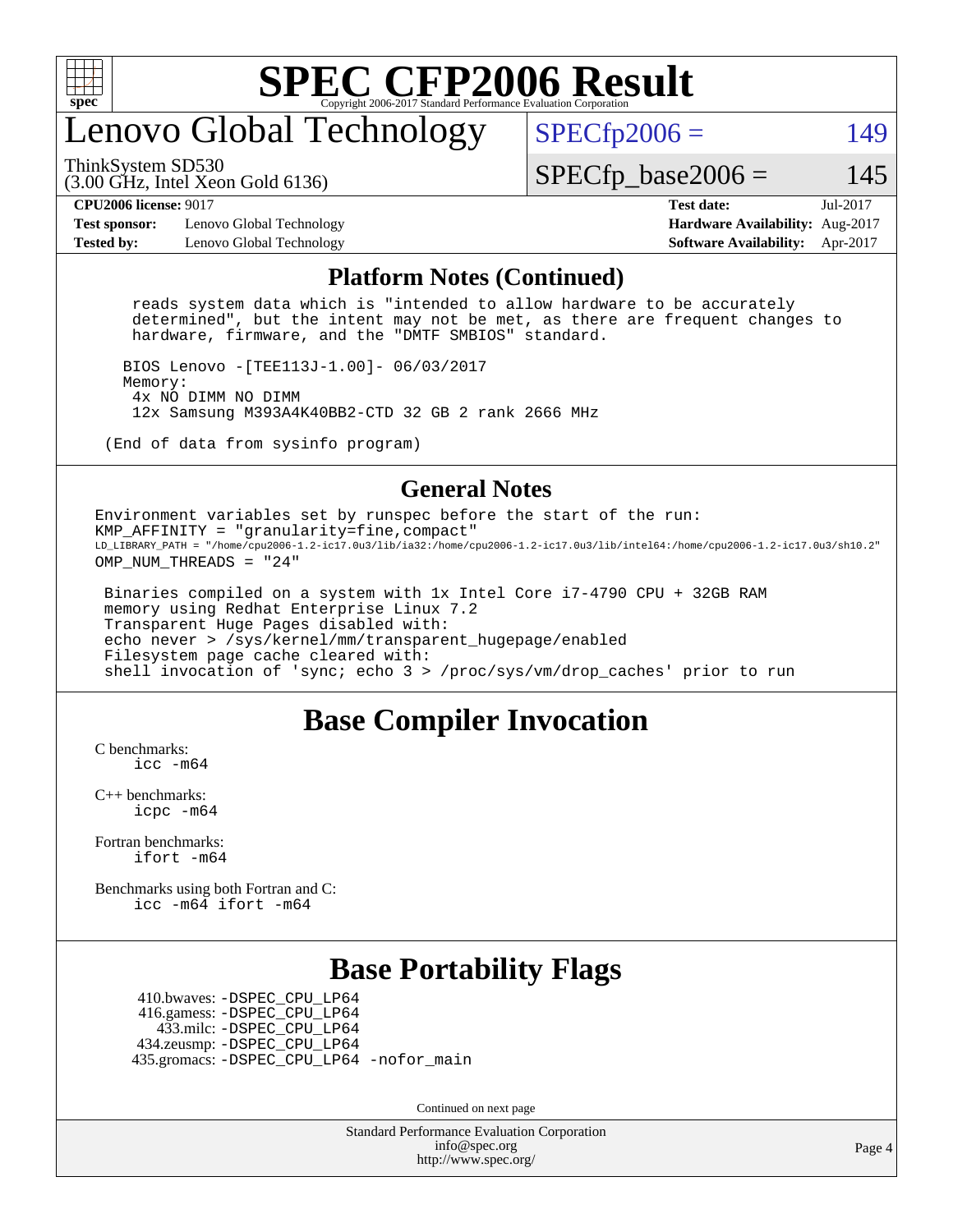

enovo Global Technology

ThinkSystem SD530

(3.00 GHz, Intel Xeon Gold 6136)

 $SPECfp2006 = 149$  $SPECfp2006 = 149$ 

 $SPECfp\_base2006 = 145$ 

**[Test sponsor:](http://www.spec.org/auto/cpu2006/Docs/result-fields.html#Testsponsor)** Lenovo Global Technology **[Hardware Availability:](http://www.spec.org/auto/cpu2006/Docs/result-fields.html#HardwareAvailability)** Aug-2017

**[CPU2006 license:](http://www.spec.org/auto/cpu2006/Docs/result-fields.html#CPU2006license)** 9017 **[Test date:](http://www.spec.org/auto/cpu2006/Docs/result-fields.html#Testdate)** Jul-2017 **[Tested by:](http://www.spec.org/auto/cpu2006/Docs/result-fields.html#Testedby)** Lenovo Global Technology **[Software Availability:](http://www.spec.org/auto/cpu2006/Docs/result-fields.html#SoftwareAvailability)** Apr-2017

## **[Base Portability Flags \(Continued\)](http://www.spec.org/auto/cpu2006/Docs/result-fields.html#BasePortabilityFlags)**

| 436.cactusADM: - DSPEC CPU LP64 - nofor main |                                                                |
|----------------------------------------------|----------------------------------------------------------------|
| 437.leslie3d: -DSPEC CPU LP64                |                                                                |
| 444.namd: -DSPEC CPU LP64                    |                                                                |
| 447.dealII: -DSPEC CPU LP64                  |                                                                |
| 450.soplex: -DSPEC_CPU_LP64                  |                                                                |
| 453.povray: -DSPEC_CPU_LP64                  |                                                                |
| 454.calculix: -DSPEC_CPU_LP64 -nofor_main    |                                                                |
| 459. GemsFDTD: - DSPEC CPU LP64              |                                                                |
| 465.tonto: -DSPEC CPU LP64                   |                                                                |
| 470.1bm: - DSPEC CPU LP64                    |                                                                |
|                                              | 481.wrf: -DSPEC CPU_LP64 -DSPEC_CPU_CASE_FLAG -DSPEC_CPU_LINUX |
| 482.sphinx3: -DSPEC CPU LP64                 |                                                                |

### **[Base Optimization Flags](http://www.spec.org/auto/cpu2006/Docs/result-fields.html#BaseOptimizationFlags)**

[C benchmarks](http://www.spec.org/auto/cpu2006/Docs/result-fields.html#Cbenchmarks):

[-xCORE-AVX2](http://www.spec.org/cpu2006/results/res2017q4/cpu2006-20170918-49651.flags.html#user_CCbase_f-xCORE-AVX2) [-ipo](http://www.spec.org/cpu2006/results/res2017q4/cpu2006-20170918-49651.flags.html#user_CCbase_f-ipo) [-O3](http://www.spec.org/cpu2006/results/res2017q4/cpu2006-20170918-49651.flags.html#user_CCbase_f-O3) [-no-prec-div](http://www.spec.org/cpu2006/results/res2017q4/cpu2006-20170918-49651.flags.html#user_CCbase_f-no-prec-div) [-parallel](http://www.spec.org/cpu2006/results/res2017q4/cpu2006-20170918-49651.flags.html#user_CCbase_f-parallel) [-qopt-prefetch](http://www.spec.org/cpu2006/results/res2017q4/cpu2006-20170918-49651.flags.html#user_CCbase_f-qopt-prefetch)

[C++ benchmarks:](http://www.spec.org/auto/cpu2006/Docs/result-fields.html#CXXbenchmarks) [-xCORE-AVX2](http://www.spec.org/cpu2006/results/res2017q4/cpu2006-20170918-49651.flags.html#user_CXXbase_f-xCORE-AVX2) [-ipo](http://www.spec.org/cpu2006/results/res2017q4/cpu2006-20170918-49651.flags.html#user_CXXbase_f-ipo) [-O3](http://www.spec.org/cpu2006/results/res2017q4/cpu2006-20170918-49651.flags.html#user_CXXbase_f-O3) [-no-prec-div](http://www.spec.org/cpu2006/results/res2017q4/cpu2006-20170918-49651.flags.html#user_CXXbase_f-no-prec-div) [-qopt-prefetch](http://www.spec.org/cpu2006/results/res2017q4/cpu2006-20170918-49651.flags.html#user_CXXbase_f-qopt-prefetch)

[Fortran benchmarks](http://www.spec.org/auto/cpu2006/Docs/result-fields.html#Fortranbenchmarks): [-xCORE-AVX2](http://www.spec.org/cpu2006/results/res2017q4/cpu2006-20170918-49651.flags.html#user_FCbase_f-xCORE-AVX2) [-ipo](http://www.spec.org/cpu2006/results/res2017q4/cpu2006-20170918-49651.flags.html#user_FCbase_f-ipo) [-O3](http://www.spec.org/cpu2006/results/res2017q4/cpu2006-20170918-49651.flags.html#user_FCbase_f-O3) [-no-prec-div](http://www.spec.org/cpu2006/results/res2017q4/cpu2006-20170918-49651.flags.html#user_FCbase_f-no-prec-div) [-parallel](http://www.spec.org/cpu2006/results/res2017q4/cpu2006-20170918-49651.flags.html#user_FCbase_f-parallel) [-qopt-prefetch](http://www.spec.org/cpu2006/results/res2017q4/cpu2006-20170918-49651.flags.html#user_FCbase_f-qopt-prefetch)

[Benchmarks using both Fortran and C](http://www.spec.org/auto/cpu2006/Docs/result-fields.html#BenchmarksusingbothFortranandC): [-xCORE-AVX2](http://www.spec.org/cpu2006/results/res2017q4/cpu2006-20170918-49651.flags.html#user_CC_FCbase_f-xCORE-AVX2) [-ipo](http://www.spec.org/cpu2006/results/res2017q4/cpu2006-20170918-49651.flags.html#user_CC_FCbase_f-ipo) [-O3](http://www.spec.org/cpu2006/results/res2017q4/cpu2006-20170918-49651.flags.html#user_CC_FCbase_f-O3) [-no-prec-div](http://www.spec.org/cpu2006/results/res2017q4/cpu2006-20170918-49651.flags.html#user_CC_FCbase_f-no-prec-div) [-parallel](http://www.spec.org/cpu2006/results/res2017q4/cpu2006-20170918-49651.flags.html#user_CC_FCbase_f-parallel) [-qopt-prefetch](http://www.spec.org/cpu2006/results/res2017q4/cpu2006-20170918-49651.flags.html#user_CC_FCbase_f-qopt-prefetch)

### **[Peak Compiler Invocation](http://www.spec.org/auto/cpu2006/Docs/result-fields.html#PeakCompilerInvocation)**

[C benchmarks](http://www.spec.org/auto/cpu2006/Docs/result-fields.html#Cbenchmarks): [icc -m64](http://www.spec.org/cpu2006/results/res2017q4/cpu2006-20170918-49651.flags.html#user_CCpeak_intel_icc_64bit_bda6cc9af1fdbb0edc3795bac97ada53)

[C++ benchmarks:](http://www.spec.org/auto/cpu2006/Docs/result-fields.html#CXXbenchmarks) [icpc -m64](http://www.spec.org/cpu2006/results/res2017q4/cpu2006-20170918-49651.flags.html#user_CXXpeak_intel_icpc_64bit_fc66a5337ce925472a5c54ad6a0de310)

[Fortran benchmarks](http://www.spec.org/auto/cpu2006/Docs/result-fields.html#Fortranbenchmarks): [ifort -m64](http://www.spec.org/cpu2006/results/res2017q4/cpu2006-20170918-49651.flags.html#user_FCpeak_intel_ifort_64bit_ee9d0fb25645d0210d97eb0527dcc06e)

[Benchmarks using both Fortran and C](http://www.spec.org/auto/cpu2006/Docs/result-fields.html#BenchmarksusingbothFortranandC): [icc -m64](http://www.spec.org/cpu2006/results/res2017q4/cpu2006-20170918-49651.flags.html#user_CC_FCpeak_intel_icc_64bit_bda6cc9af1fdbb0edc3795bac97ada53) [ifort -m64](http://www.spec.org/cpu2006/results/res2017q4/cpu2006-20170918-49651.flags.html#user_CC_FCpeak_intel_ifort_64bit_ee9d0fb25645d0210d97eb0527dcc06e)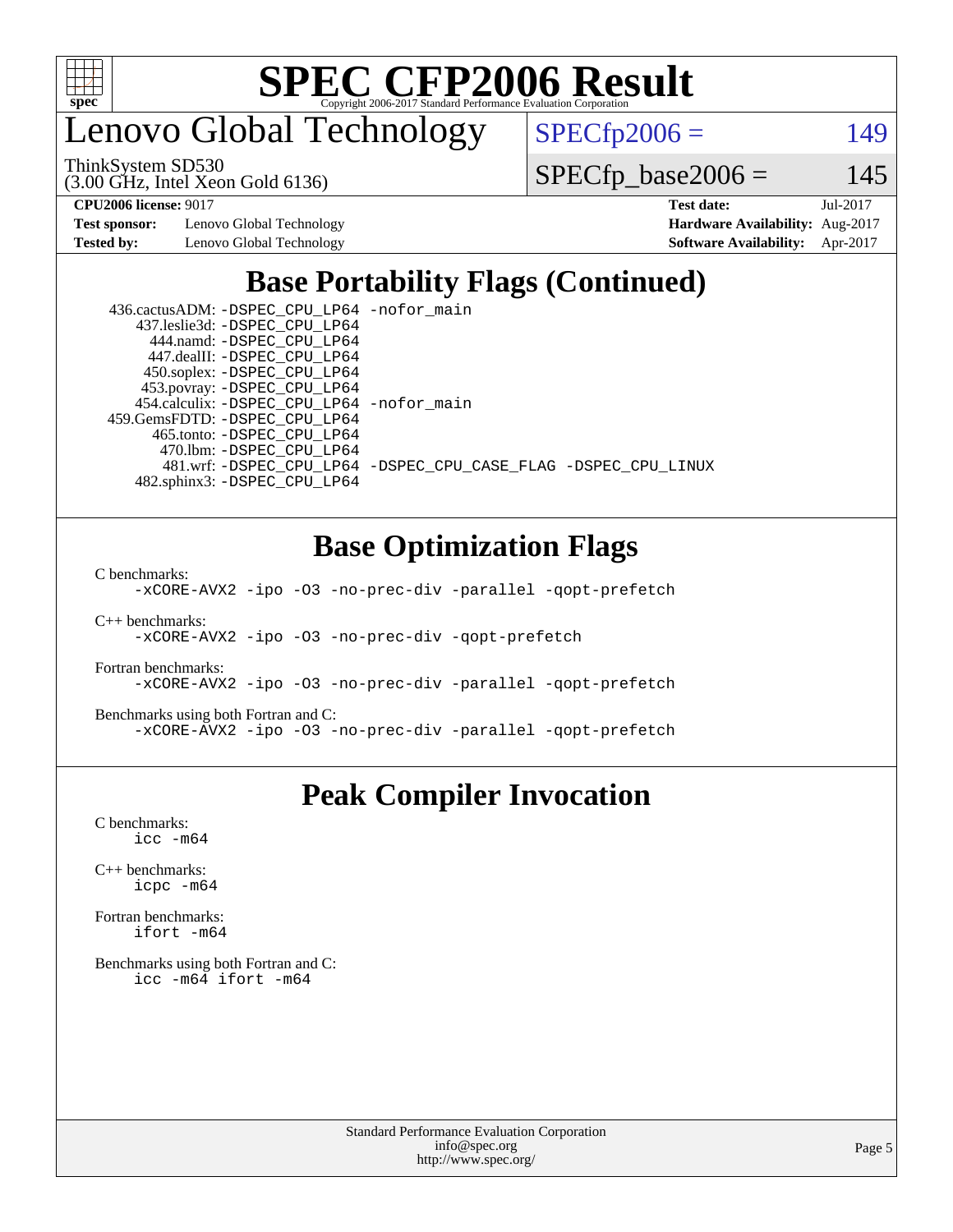

## enovo Global Technology

ThinkSystem SD530

(3.00 GHz, Intel Xeon Gold 6136)

 $SPECfp2006 = 149$  $SPECfp2006 = 149$  $SPECTp\_base2006 = 145$ 

**[Test sponsor:](http://www.spec.org/auto/cpu2006/Docs/result-fields.html#Testsponsor)** Lenovo Global Technology **[Hardware Availability:](http://www.spec.org/auto/cpu2006/Docs/result-fields.html#HardwareAvailability)** Aug-2017

**[CPU2006 license:](http://www.spec.org/auto/cpu2006/Docs/result-fields.html#CPU2006license)** 9017 **[Test date:](http://www.spec.org/auto/cpu2006/Docs/result-fields.html#Testdate)** Jul-2017 **[Tested by:](http://www.spec.org/auto/cpu2006/Docs/result-fields.html#Testedby)** Lenovo Global Technology **[Software Availability:](http://www.spec.org/auto/cpu2006/Docs/result-fields.html#SoftwareAvailability)** Apr-2017

## **[Peak Portability Flags](http://www.spec.org/auto/cpu2006/Docs/result-fields.html#PeakPortabilityFlags)**

Same as Base Portability Flags

## **[Peak Optimization Flags](http://www.spec.org/auto/cpu2006/Docs/result-fields.html#PeakOptimizationFlags)**

[C benchmarks](http://www.spec.org/auto/cpu2006/Docs/result-fields.html#Cbenchmarks):

433.milc: basepeak = yes

 $470.$ lbm: basepeak = yes

 $482$ .sphinx3: basepeak = yes

[C++ benchmarks:](http://www.spec.org/auto/cpu2006/Docs/result-fields.html#CXXbenchmarks)

```
 444.namd: -prof-gen(pass 1) -prof-use(pass 2) -xCORE-AVX2(pass 2)
        -par-num-threads=1(pass 1) -ipo(pass 2) -O3(pass 2)
        -no-prec-div(pass 2) -fno-alias -auto-ilp32
```
447.dealII: basepeak = yes

 $450$ .soplex: basepeak = yes

```
 453.povray: -prof-gen(pass 1) -prof-use(pass 2) -xCORE-AVX2(pass 2)
         -par-num-threads=1-ipo-O3(pass 2)-no-prec-div(pass 2) -unroll4 -ansi-alias
```
[Fortran benchmarks](http://www.spec.org/auto/cpu2006/Docs/result-fields.html#Fortranbenchmarks):

```
410.bwaves: basepeak = yes 416.gamess: -prof-gen(pass 1) -prof-use(pass 2) -xCORE-AVX2(pass 2)
            -par-num-threads=1-ipo-O3(pass 2)-no-prec-div(pass 2) -unroll2 -inline-level=0 -scalar-rep-
    434.zeusmp: basepeak = yes
    437.leslie3d: basepeak = yes
 459.GemsFDTD: -prof-gen(pass 1) -prof-use(pass 2) -xCORE-AVX2(pass 2)
            -par-num-threads=1-ipo-O3(pass 2)-no-prec-div(pass 2) -unroll2 -inline-level=0
            -qopt-prefetch -parallel
      465.tonto: -prof-gen(pass 1) -prof-use(pass 2) -xCORE-AVX2(pass 2)
            -par-num-threads=1(pass 1) -ipo(pass 2) -O3(pass 2)
            -no-prec-div-inline-calloc-qopt-malloc-options=3
            -auto -unroll4
```
Continued on next page

```
Standard Performance Evaluation Corporation
             info@spec.org
           http://www.spec.org/
```